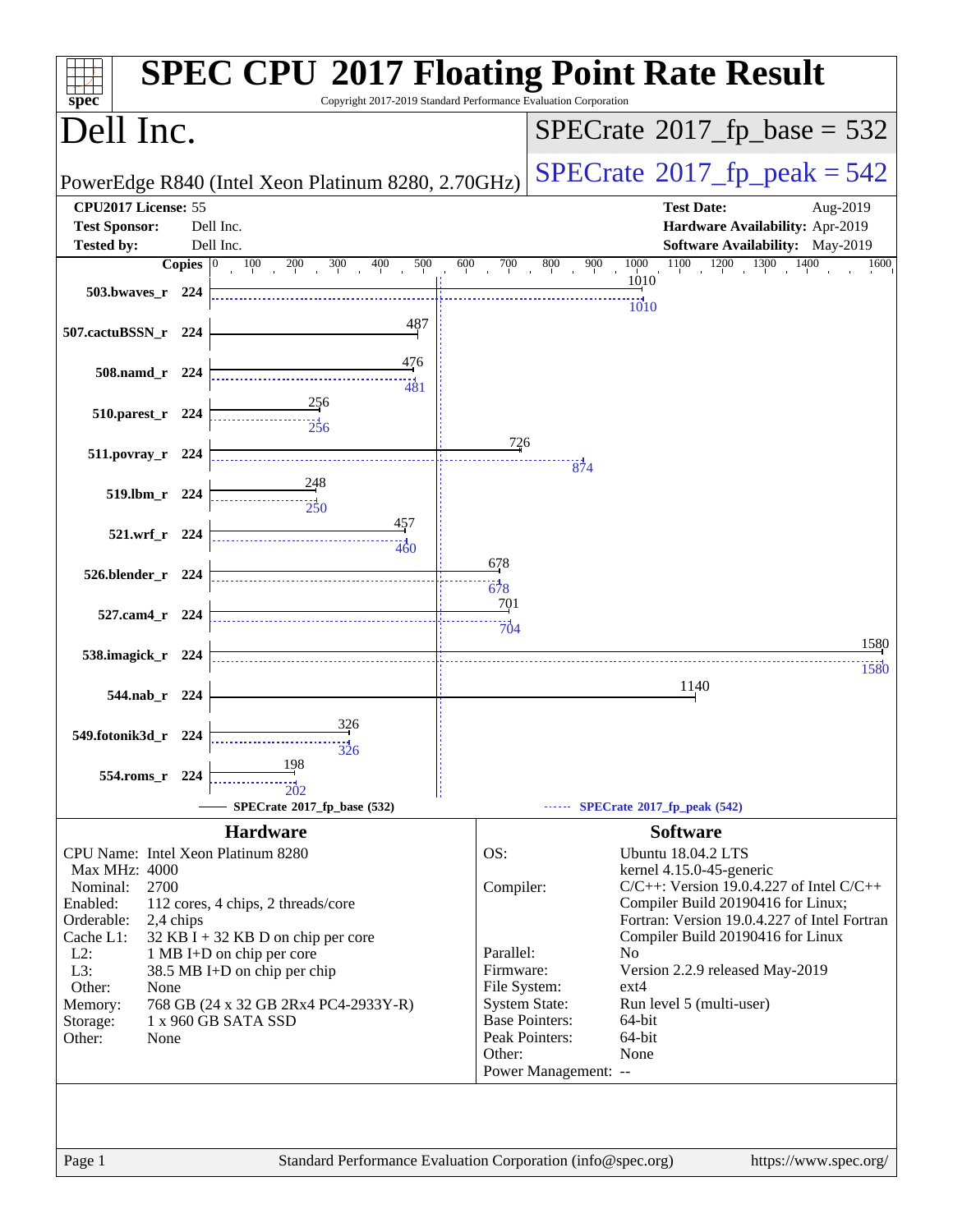| <b>SPEC CPU®2017 Floating Point Rate Result</b><br>Copyright 2017-2019 Standard Performance Evaluation Corporation<br>spec <sup>®</sup> |                                                      |                |       |                |       |                |       |               |                |              |                |              |                                        |              |
|-----------------------------------------------------------------------------------------------------------------------------------------|------------------------------------------------------|----------------|-------|----------------|-------|----------------|-------|---------------|----------------|--------------|----------------|--------------|----------------------------------------|--------------|
| Dell Inc.<br>$SPECrate$ <sup>®</sup> 2017_fp_base = 532                                                                                 |                                                      |                |       |                |       |                |       |               |                |              |                |              |                                        |              |
| $SPECTate$ <sup>®</sup> 2017_fp_peak = 542<br>PowerEdge R840 (Intel Xeon Platinum 8280, 2.70GHz)                                        |                                                      |                |       |                |       |                |       |               |                |              |                |              |                                        |              |
|                                                                                                                                         | CPU2017 License: 55<br><b>Test Date:</b><br>Aug-2019 |                |       |                |       |                |       |               |                |              |                |              |                                        |              |
| <b>Test Sponsor:</b>                                                                                                                    | Dell Inc.                                            |                |       |                |       |                |       |               |                |              |                |              | Hardware Availability: Apr-2019        |              |
| <b>Tested by:</b>                                                                                                                       | Dell Inc.                                            |                |       |                |       |                |       |               |                |              |                |              | <b>Software Availability:</b> May-2019 |              |
|                                                                                                                                         | <b>Results Table</b>                                 |                |       |                |       |                |       |               |                |              |                |              |                                        |              |
|                                                                                                                                         |                                                      |                |       | <b>Base</b>    |       |                |       |               |                |              | <b>Peak</b>    |              |                                        |              |
| <b>Benchmark</b>                                                                                                                        | <b>Copies</b>                                        | <b>Seconds</b> | Ratio | <b>Seconds</b> | Ratio | <b>Seconds</b> | Ratio | <b>Copies</b> | <b>Seconds</b> | <b>Ratio</b> | <b>Seconds</b> | <b>Ratio</b> | <b>Seconds</b>                         | <b>Ratio</b> |
| 503.bwaves_r                                                                                                                            | 224                                                  | 2218           | 1010  | 2219           | 1010  |                |       | 224           | 2210           | 1020         | 2213           | <b>1010</b>  |                                        |              |
| 507.cactuBSSN r                                                                                                                         | 224                                                  | 582            | 487   | 582            | 487   |                |       | 224           | 582            | 487          | 582            | 487          |                                        |              |
| $508$ .namd $r$                                                                                                                         | 224                                                  | 447            | 476   | 446            | 477   |                |       | 224           | 442            | 482          | 442            | 481          |                                        |              |
| 510.parest_r                                                                                                                            | 224                                                  | 2280           | 257   | 2291           | 256   |                |       | 224           | 2287           | 256          | 2286           | 256          |                                        |              |
| 511.povray_r                                                                                                                            | 224                                                  | 720            | 726   | 718            | 729   |                |       | 224           | 598            | 874          | 598            | 875          |                                        |              |
| 519.1bm r                                                                                                                               | 224                                                  | 951            | 248   | 951            | 248   |                |       | 224           | 943            | 250          | 943            | 250          |                                        |              |
| $521.wrf_r$                                                                                                                             | 224                                                  | 1099           | 457   | 1096           | 458   |                |       | 224           | 1088           | 461          | 1091           | 460          |                                        |              |
| 526.blender_r                                                                                                                           | 224                                                  | 503            | 678   | 503            | 679   |                |       | 224           | 503            | 678          | 503            | 678          |                                        |              |
| 527.cam4 r                                                                                                                              | 224                                                  | 559            | 701   | 559            | 701   |                |       | 224           | 556            | 704          | 557            | 704          |                                        |              |
| 538.imagick_r                                                                                                                           | 224                                                  | 353            | 1580  | 354            | 1580  |                |       | 224           | 353            | 1580         | 354            | 1580         |                                        |              |
| 544.nab_r                                                                                                                               | 224                                                  | 332            | 1140  | 332            | 1140  |                |       | 224           | 332            | <b>1140</b>  | 332            | 1140         |                                        |              |
| 549.fotonik3d r                                                                                                                         | 224                                                  | 2680           | 326   | 2672           | 327   |                |       | 224           | 2676           | 326          | 2669           | 327          |                                        |              |
| $554$ .roms_r                                                                                                                           | 224                                                  | 1801           | 198   | 1802           | 198   |                |       | 224           | 1761           | 202          | 1761           | 202          |                                        |              |
| $SPECrate^*2017_fp\_base =$                                                                                                             |                                                      |                | 532   |                |       |                |       |               |                |              |                |              |                                        |              |
| $SPECrate^{\circ}2017$ _fp_peak =<br>542                                                                                                |                                                      |                |       |                |       |                |       |               |                |              |                |              |                                        |              |
| Results appear in the order in which they were run. Bold underlined text indicates a median measurement.                                |                                                      |                |       |                |       |                |       |               |                |              |                |              |                                        |              |

#### **[Submit Notes](http://www.spec.org/auto/cpu2017/Docs/result-fields.html#SubmitNotes)**

 The numactl mechanism was used to bind copies to processors. The config file option 'submit' was used to generate numactl commands to bind each copy to a specific processor. For details, please see the config file.

### **[General Notes](http://www.spec.org/auto/cpu2017/Docs/result-fields.html#GeneralNotes)**

Environment variables set by runcpu before the start of the run: LD\_LIBRARY\_PATH = "/home/cpu2017/lib/intel64"

 Binaries compiled on a system with 1x Intel Core i9-7900X CPU + 32GB RAM memory using Redhat Enterprise Linux 7.5 NA: The test sponsor attests, as of date of publication, that CVE-2017-5754 (Meltdown) is mitigated in the system as tested and documented. Yes: The test sponsor attests, as of date of publication, that CVE-2017-5753 (Spectre variant 1) is mitigated in the system as tested and documented. Yes: The test sponsor attests, as of date of publication, that CVE-2017-5715 (Spectre variant 2) is mitigated in the system as tested and documented. Transparent Huge Pages enabled by default Prior to runcpu invocation Filesystem page cache synced and cleared with: sync; echo 3> /proc/sys/vm/drop\_caches runcpu command invoked through numactl i.e.: numactl --interleave=all runcpu <etc>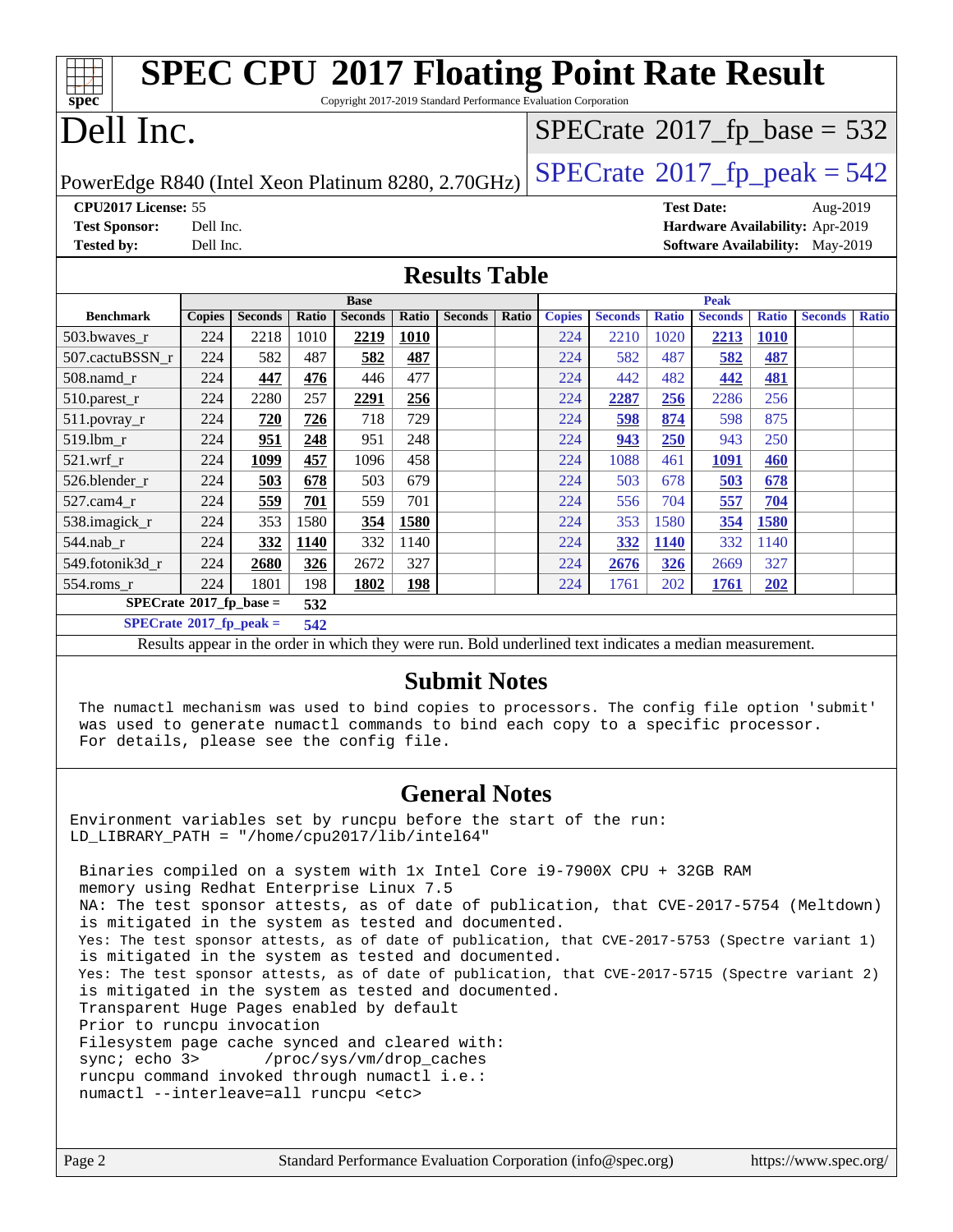| <b>SPEC CPU®2017 Floating Point Rate Result</b><br>Copyright 2017-2019 Standard Performance Evaluation Corporation<br>spec <sup>®</sup>                                                                                                                                                                                                                                                                                                                                                                                                                                                                                                                                                                                                                                                                                                                                                                                                                                                                                                                                                                                                                                                                                                                                                                                                                                                                                                                                                                                                                                                                                                                                                                                                                                                                                                                        |                                                                                                            |
|----------------------------------------------------------------------------------------------------------------------------------------------------------------------------------------------------------------------------------------------------------------------------------------------------------------------------------------------------------------------------------------------------------------------------------------------------------------------------------------------------------------------------------------------------------------------------------------------------------------------------------------------------------------------------------------------------------------------------------------------------------------------------------------------------------------------------------------------------------------------------------------------------------------------------------------------------------------------------------------------------------------------------------------------------------------------------------------------------------------------------------------------------------------------------------------------------------------------------------------------------------------------------------------------------------------------------------------------------------------------------------------------------------------------------------------------------------------------------------------------------------------------------------------------------------------------------------------------------------------------------------------------------------------------------------------------------------------------------------------------------------------------------------------------------------------------------------------------------------------|------------------------------------------------------------------------------------------------------------|
| Dell Inc.                                                                                                                                                                                                                                                                                                                                                                                                                                                                                                                                                                                                                                                                                                                                                                                                                                                                                                                                                                                                                                                                                                                                                                                                                                                                                                                                                                                                                                                                                                                                                                                                                                                                                                                                                                                                                                                      | $SPECTate@2017_fp\_base = 532$                                                                             |
| PowerEdge R840 (Intel Xeon Platinum 8280, 2.70GHz)                                                                                                                                                                                                                                                                                                                                                                                                                                                                                                                                                                                                                                                                                                                                                                                                                                                                                                                                                                                                                                                                                                                                                                                                                                                                                                                                                                                                                                                                                                                                                                                                                                                                                                                                                                                                             | $SPECTate^{\circ}2017$ _fp_peak = 542                                                                      |
| CPU2017 License: 55<br><b>Test Sponsor:</b><br>Dell Inc.<br>Dell Inc.<br><b>Tested by:</b>                                                                                                                                                                                                                                                                                                                                                                                                                                                                                                                                                                                                                                                                                                                                                                                                                                                                                                                                                                                                                                                                                                                                                                                                                                                                                                                                                                                                                                                                                                                                                                                                                                                                                                                                                                     | <b>Test Date:</b><br>Aug-2019<br>Hardware Availability: Apr-2019<br><b>Software Availability:</b> May-2019 |
| <b>Platform Notes</b>                                                                                                                                                                                                                                                                                                                                                                                                                                                                                                                                                                                                                                                                                                                                                                                                                                                                                                                                                                                                                                                                                                                                                                                                                                                                                                                                                                                                                                                                                                                                                                                                                                                                                                                                                                                                                                          |                                                                                                            |
| BIOS settings:<br>ADDDC setting disabled<br>Sub NUMA Cluster enabled<br>Virtualization Technology disabled<br>DCU Streamer Prefetcher disabled<br>System Profile set to Custom<br>CPU Performance set to Maximum Performance<br>C States set to Autonomous<br>C1E disabled<br>Uncore Frequency set to Dynamic<br>Energy Efficiency Policy set to Performance<br>Memory Patrol Scrub disabled<br>Logical Processor enabled<br>CPU Interconnect Bus Link Power Management disabled<br>PCI ASPM L1 Link Power Management disabled<br>Sysinfo program /home/cpu2017/bin/sysinfo<br>Rev: r5974 of 2018-05-19 9bcde8f2999c33d61f64985e45859ea9<br>running on intel-sut Fri Aug 23 03:21:17 2019<br>SUT (System Under Test) info as seen by some common utilities.<br>For more information on this section, see<br>https://www.spec.org/cpu2017/Docs/config.html#sysinfo<br>From /proc/cpuinfo<br>model name: $Intel(R)$ Xeon $(R)$ Platinum 8280 CPU @ 2.70GHz<br>"physical id"s (chips)<br>4<br>224 "processors"<br>cores, siblings (Caution: counting these is hw and system dependent. The following<br>excerpts from /proc/cpuinfo might not be reliable. Use with caution.)<br>cpu cores : 28<br>siblings : 56<br>physical 0: cores 0 1 2 3 4 5 6 8 9 10 11 12 13 14 16 17 18 19 20 21 22 24 25 26 27<br>28 29 30<br>physical 1: cores 0 1 2 3 4 5 6 8 9 10 11 12 13 14 16 17 18 19 20 21 22 24 25 26 27<br>28 29 30<br>physical 2: cores 0 1 2 3 4 5 6 8 9 10 11 12 13 14 16 17 18 19 20 21 22 24 25 26 27<br>28 29 30<br>physical 3: cores 0 1 2 3 4 5 6 8 9 10 11 12 13 14 16 17 18 19 20 21 22 24 25 26 27<br>28 29 30<br>From 1scpu:<br>Architecture:<br>x86 64<br>$CPU$ op-mode( $s$ ):<br>$32$ -bit, $64$ -bit<br>Byte Order:<br>Little Endian<br>CPU(s):<br>224<br>On-line CPU(s) list: $0-223$<br>Thread(s) per core:<br>2<br>(Continued on next page) |                                                                                                            |
| Standard Performance Evaluation Corporation (info@spec.org)<br>Page 3                                                                                                                                                                                                                                                                                                                                                                                                                                                                                                                                                                                                                                                                                                                                                                                                                                                                                                                                                                                                                                                                                                                                                                                                                                                                                                                                                                                                                                                                                                                                                                                                                                                                                                                                                                                          | https://www.spec.org/                                                                                      |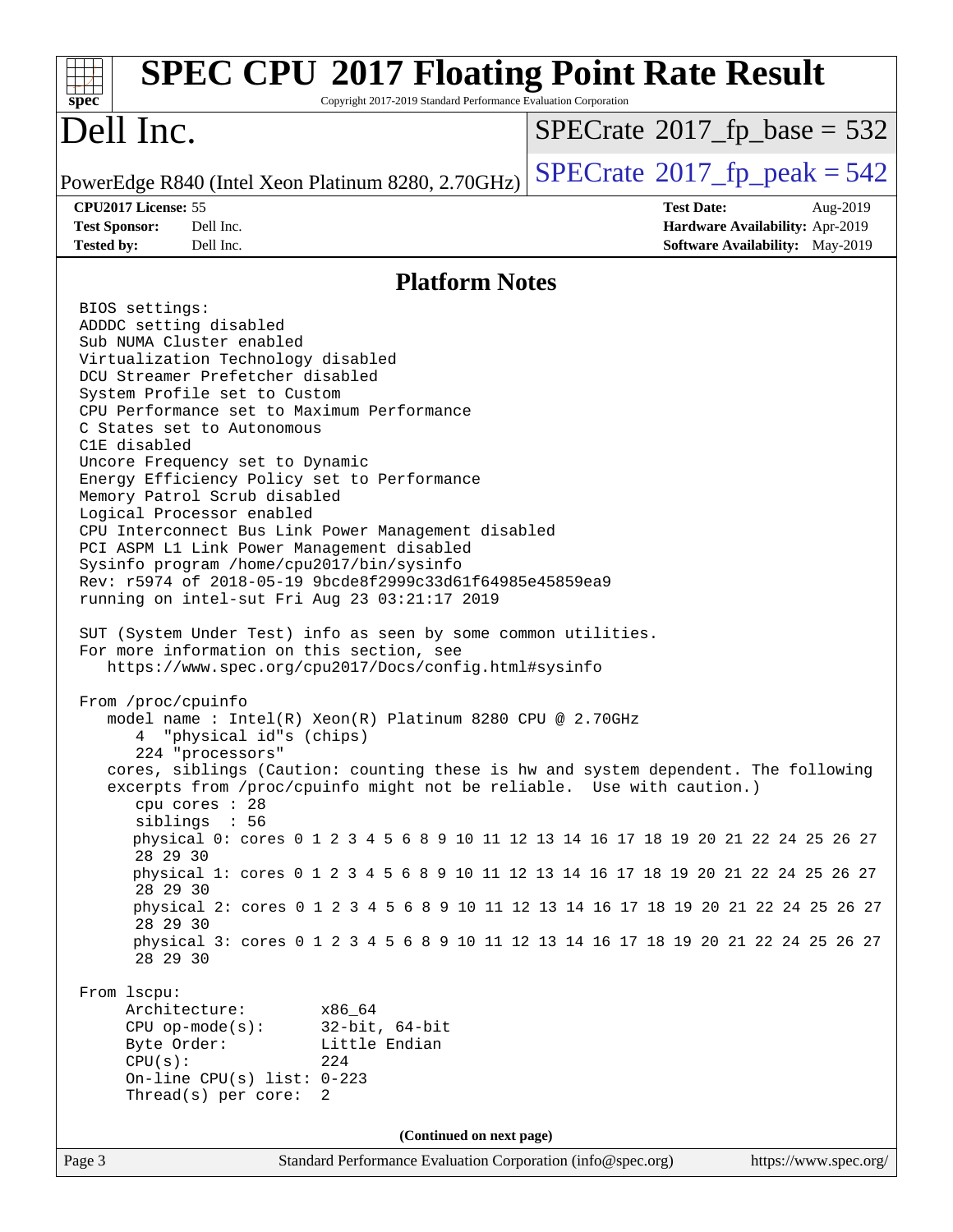| spec                                                                                                                                                                                                                                                                                                                                                                                                                                                                                                                                                                                            | Copyright 2017-2019 Standard Performance Evaluation Corporation                                                                | <b>SPEC CPU®2017 Floating Point Rate Result</b>                                                                                                                                                                                                                                                                                                                                                                                                                                                                                                                                                                                                                                                                                                                                                                                                                                                                                                                                                                                                                                                                                                                                                                                                                                                                                                                                                                                                                                                                                                                                                                                                                 |                                                                                |
|-------------------------------------------------------------------------------------------------------------------------------------------------------------------------------------------------------------------------------------------------------------------------------------------------------------------------------------------------------------------------------------------------------------------------------------------------------------------------------------------------------------------------------------------------------------------------------------------------|--------------------------------------------------------------------------------------------------------------------------------|-----------------------------------------------------------------------------------------------------------------------------------------------------------------------------------------------------------------------------------------------------------------------------------------------------------------------------------------------------------------------------------------------------------------------------------------------------------------------------------------------------------------------------------------------------------------------------------------------------------------------------------------------------------------------------------------------------------------------------------------------------------------------------------------------------------------------------------------------------------------------------------------------------------------------------------------------------------------------------------------------------------------------------------------------------------------------------------------------------------------------------------------------------------------------------------------------------------------------------------------------------------------------------------------------------------------------------------------------------------------------------------------------------------------------------------------------------------------------------------------------------------------------------------------------------------------------------------------------------------------------------------------------------------------|--------------------------------------------------------------------------------|
| Dell Inc.                                                                                                                                                                                                                                                                                                                                                                                                                                                                                                                                                                                       |                                                                                                                                | $SPECrate^{\circ}2017$ fp base = 532                                                                                                                                                                                                                                                                                                                                                                                                                                                                                                                                                                                                                                                                                                                                                                                                                                                                                                                                                                                                                                                                                                                                                                                                                                                                                                                                                                                                                                                                                                                                                                                                                            |                                                                                |
| PowerEdge R840 (Intel Xeon Platinum 8280, 2.70GHz)                                                                                                                                                                                                                                                                                                                                                                                                                                                                                                                                              |                                                                                                                                | $SPECTate@2017_fp\_peak = 542$                                                                                                                                                                                                                                                                                                                                                                                                                                                                                                                                                                                                                                                                                                                                                                                                                                                                                                                                                                                                                                                                                                                                                                                                                                                                                                                                                                                                                                                                                                                                                                                                                                  |                                                                                |
| CPU2017 License: 55<br><b>Test Sponsor:</b><br>Dell Inc.<br><b>Tested by:</b><br>Dell Inc.                                                                                                                                                                                                                                                                                                                                                                                                                                                                                                      |                                                                                                                                | <b>Test Date:</b>                                                                                                                                                                                                                                                                                                                                                                                                                                                                                                                                                                                                                                                                                                                                                                                                                                                                                                                                                                                                                                                                                                                                                                                                                                                                                                                                                                                                                                                                                                                                                                                                                                               | Aug-2019<br>Hardware Availability: Apr-2019<br>Software Availability: May-2019 |
|                                                                                                                                                                                                                                                                                                                                                                                                                                                                                                                                                                                                 | <b>Platform Notes (Continued)</b>                                                                                              |                                                                                                                                                                                                                                                                                                                                                                                                                                                                                                                                                                                                                                                                                                                                                                                                                                                                                                                                                                                                                                                                                                                                                                                                                                                                                                                                                                                                                                                                                                                                                                                                                                                                 |                                                                                |
| Core(s) per socket:<br>Socket(s):<br>NUMA $node(s)$ :<br>Vendor ID:<br>CPU family:<br>Model:<br>Model name:<br>Stepping:<br>CPU MHz:<br>BogoMIPS:<br>Virtualization:<br>Lld cache:<br>Lli cache:<br>L2 cache:<br>L3 cache:<br>NUMA node0 CPU(s):<br>, 200, 208, 216<br>NUMA nodel CPU(s):<br>, 201, 209, 217<br>NUMA $node2$ $CPU(s)$ :<br>4, 202, 210, 218<br>NUMA $node3$ $CPU(s):$<br>5, 203, 211, 219<br>NUMA node4 CPU(s):<br>96, 204, 212, 220<br>NUMA node5 CPU(s):<br>97, 205, 213, 221<br>NUMA node6 CPU(s):<br>98, 206, 214, 222<br>NUMA node7 CPU(s):<br>99, 207, 215, 223<br>Flags: | 28<br>4<br>8<br>GenuineIntel<br>6<br>85<br>$7\phantom{.0}$<br>3416.076<br>5400.00<br>$VT - x$<br>32K<br>32K<br>1024K<br>39424K | Intel(R) Xeon(R) Platinum 8280 CPU @ 2.70GHz<br>0,8,16, 176, 176, 184, 192, 184, 184, 184, 184, 184, 184, 196, 188, 180, 180, 180, 160, 160, 184, 196, 184, 0<br>1, 9, 17, 25, 33, 41, 49, 57, 65, 73, 81, 89, 97, 105, 113, 121, 129, 137, 145, 153, 161, 169, 177, 185, 193<br>2, 10, 18, 26, 34, 42, 50, 58, 66, 74, 82, 90, 98, 106, 114, 122, 130, 138, 146, 154, 162, 170, 178, 186, 19<br>3, 11, 19, 27, 35, 43, 51, 59, 67, 75, 83, 91, 99, 107, 115, 123, 131, 139, 147, 155, 163, 171, 179, 187, 19<br>4, 12, 20, 28, 36, 44, 52, 60, 68, 76, 84, 92, 100, 108, 116, 124, 132, 140, 148, 156, 164, 172, 180, 188, 1<br>5, 13, 21, 29, 37, 45, 53, 61, 69, 77, 85, 93, 101, 109, 117, 125, 133, 141, 149, 157, 165, 173, 181, 189, 1<br>6, 14, 22, 30, 38, 46, 54, 62, 70, 78, 86, 94, 102, 110, 118, 126, 134, 142, 150, 158, 166, 174, 182, 190, 1<br>7, 15, 23, 31, 39, 47, 55, 63, 71, 79, 87, 95, 103, 111, 119, 127, 135, 143, 151, 159, 167, 175, 183, 191, 1<br>fpu vme de pse tsc msr pae mce cx8 apic sep mtrr pge mca cmov<br>pat pse36 clflush dts acpi mmx fxsr sse sse2 ss ht tm pbe syscall nx pdpelgb rdtscp<br>lm constant_tsc art arch_perfmon pebs bts rep_good nopl xtopology nonstop_tsc cpuid<br>aperfmperf pni pclmulqdq dtes64 monitor ds_cpl vmx smx est tm2 ssse3 sdbg fma cx16<br>xtpr pdcm pcid dca sse4_1 sse4_2 x2apic movbe popcnt aes xsave avx f16c rdrand<br>lahf_lm abm 3dnowprefetch cpuid_fault epb cat_13 cdp_13 invpcid_single intel_ppin<br>ssbd mba ibrs ibpb stibp ibrs_enhanced tpr_shadow vnmi flexpriority ept vpid<br>fsgsbase tsc_adjust bmil hle avx2 smep bmi2 erms invpcid rtm cqm mpx rdt_a avx512f |                                                                                |
|                                                                                                                                                                                                                                                                                                                                                                                                                                                                                                                                                                                                 | (Continued on next page)                                                                                                       |                                                                                                                                                                                                                                                                                                                                                                                                                                                                                                                                                                                                                                                                                                                                                                                                                                                                                                                                                                                                                                                                                                                                                                                                                                                                                                                                                                                                                                                                                                                                                                                                                                                                 |                                                                                |
| Page 4                                                                                                                                                                                                                                                                                                                                                                                                                                                                                                                                                                                          | Standard Performance Evaluation Corporation (info@spec.org)                                                                    |                                                                                                                                                                                                                                                                                                                                                                                                                                                                                                                                                                                                                                                                                                                                                                                                                                                                                                                                                                                                                                                                                                                                                                                                                                                                                                                                                                                                                                                                                                                                                                                                                                                                 | https://www.spec.org/                                                          |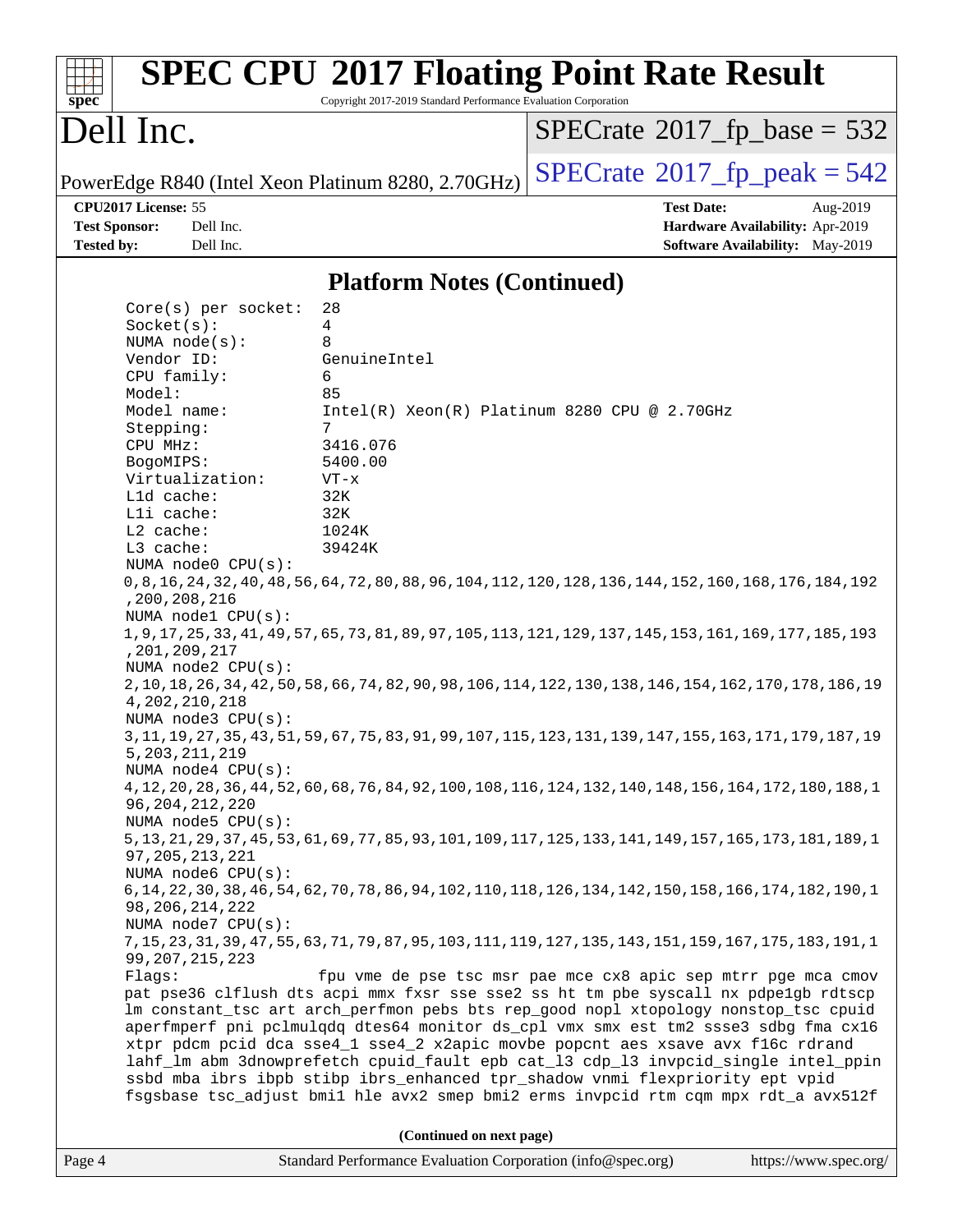| <b>SPEC CPU®2017 Floating Point Rate Result</b><br>Copyright 2017-2019 Standard Performance Evaluation Corporation<br>$\mathbf{Spec}^*$                       |                                              |
|---------------------------------------------------------------------------------------------------------------------------------------------------------------|----------------------------------------------|
| Dell Inc.                                                                                                                                                     | $SPECrate^{\circ}2017$ fp base = 532         |
| PowerEdge R840 (Intel Xeon Platinum 8280, 2.70GHz)                                                                                                            | $SPECrate^{\circledcirc}2017$ _fp_peak = 542 |
| CPU2017 License: 55                                                                                                                                           | <b>Test Date:</b><br>Aug-2019                |
| <b>Test Sponsor:</b><br>Dell Inc.                                                                                                                             | Hardware Availability: Apr-2019              |
| Dell Inc.<br><b>Tested by:</b>                                                                                                                                | <b>Software Availability:</b> May-2019       |
| <b>Platform Notes (Continued)</b>                                                                                                                             |                                              |
| avx512dq rdseed adx smap clflushopt clwb intel_pt avx512cd avx512bw avx512vl                                                                                  |                                              |
| xsaveopt xsavec xgetbvl xsaves cqm_llc cqm_occup_llc cqm_mbm_total cqm_mbm_local<br>dtherm ida arat pln pts pku ospke avx512_vnni flush_lld arch_capabilities |                                              |
|                                                                                                                                                               |                                              |
| /proc/cpuinfo cache data                                                                                                                                      |                                              |
| cache size: 39424 KB                                                                                                                                          |                                              |
| From numactl --hardware WARNING: a numactl 'node' might or might not correspond to a                                                                          |                                              |
| physical chip.                                                                                                                                                |                                              |
| $available: 8 nodes (0-7)$                                                                                                                                    |                                              |
| node 0 cpus: 0 8 16 24 32 40 48 56 64 72 80 88 96 104 112 120 128 136 144 152 160 168                                                                         |                                              |
| 176 184 192 200 208 216<br>node 0 size: 95145 MB                                                                                                              |                                              |
| node 0 free: 94634 MB                                                                                                                                         |                                              |
| node 1 cpus: 1 9 17 25 33 41 49 57 65 73 81 89 97 105 113 121 129 137 145 153 161 169                                                                         |                                              |
| 177 185 193 201 209 217                                                                                                                                       |                                              |
| node 1 size: 96762 MB                                                                                                                                         |                                              |
| node 1 free: 96256 MB<br>node 2 cpus: 2 10 18 26 34 42 50 58 66 74 82 90 98 106 114 122 130 138 146 154 162 170                                               |                                              |
| 178 186 194 202 210 218                                                                                                                                       |                                              |
| node 2 size: 96741 MB                                                                                                                                         |                                              |
| node 2 free: 96215 MB                                                                                                                                         |                                              |
| node 3 cpus: 3 11 19 27 35 43 51 59 67 75 83 91 99 107 115 123 131 139 147 155 163 171                                                                        |                                              |
| 179 187 195 203 211 219                                                                                                                                       |                                              |
| node 3 size: 96762 MB<br>node 3 free: 96292 MB                                                                                                                |                                              |
| node 4 cpus: 4 12 20 28 36 44 52 60 68 76 84 92 100 108 116 124 132 140 148 156 164 172                                                                       |                                              |
| 180 188 196 204 212 220                                                                                                                                       |                                              |
| node 4 size: 96762 MB                                                                                                                                         |                                              |
| node 4 free: 96279 MB                                                                                                                                         |                                              |
| node 5 cpus: 5 13 21 29 37 45 53 61 69 77 85 93 101 109 117 125 133 141 149 157 165 173<br>181 189 197 205 213 221                                            |                                              |
| node 5 size: 96762 MB                                                                                                                                         |                                              |
| node 5 free: 96275 MB                                                                                                                                         |                                              |
| node 6 cpus: 6 14 22 30 38 46 54 62 70 78 86 94 102 110 118 126 134 142 150 158 166 174                                                                       |                                              |
| 182 190 198 206 214 222                                                                                                                                       |                                              |
| node 6 size: 96762 MB                                                                                                                                         |                                              |
| node 6 free: 96265 MB<br>node 7 cpus: 7 15 23 31 39 47 55 63 71 79 87 95 103 111 119 127 135 143 151 159 167 175                                              |                                              |
| 183 191 199 207 215 223                                                                                                                                       |                                              |
| node 7 size: 96760 MB                                                                                                                                         |                                              |
| node 7 free: 96287 MB                                                                                                                                         |                                              |
| node distances:                                                                                                                                               |                                              |
| node<br>$\mathbf 0$<br>$\mathbf{1}$<br>2<br>3<br>4<br>5<br>6<br>7                                                                                             |                                              |
| 21<br>21<br>21<br>21<br>21<br>0 :<br>10<br>11<br>21<br>21<br>21<br>10<br>21<br>21<br>21<br>1:<br>11<br>21                                                     |                                              |
| 21<br>21<br>21<br>2:<br>10<br>21<br>21<br>11<br>21                                                                                                            |                                              |
|                                                                                                                                                               |                                              |
| (Continued on next page)                                                                                                                                      |                                              |
| Page 5<br>Standard Performance Evaluation Corporation (info@spec.org)                                                                                         | https://www.spec.org/                        |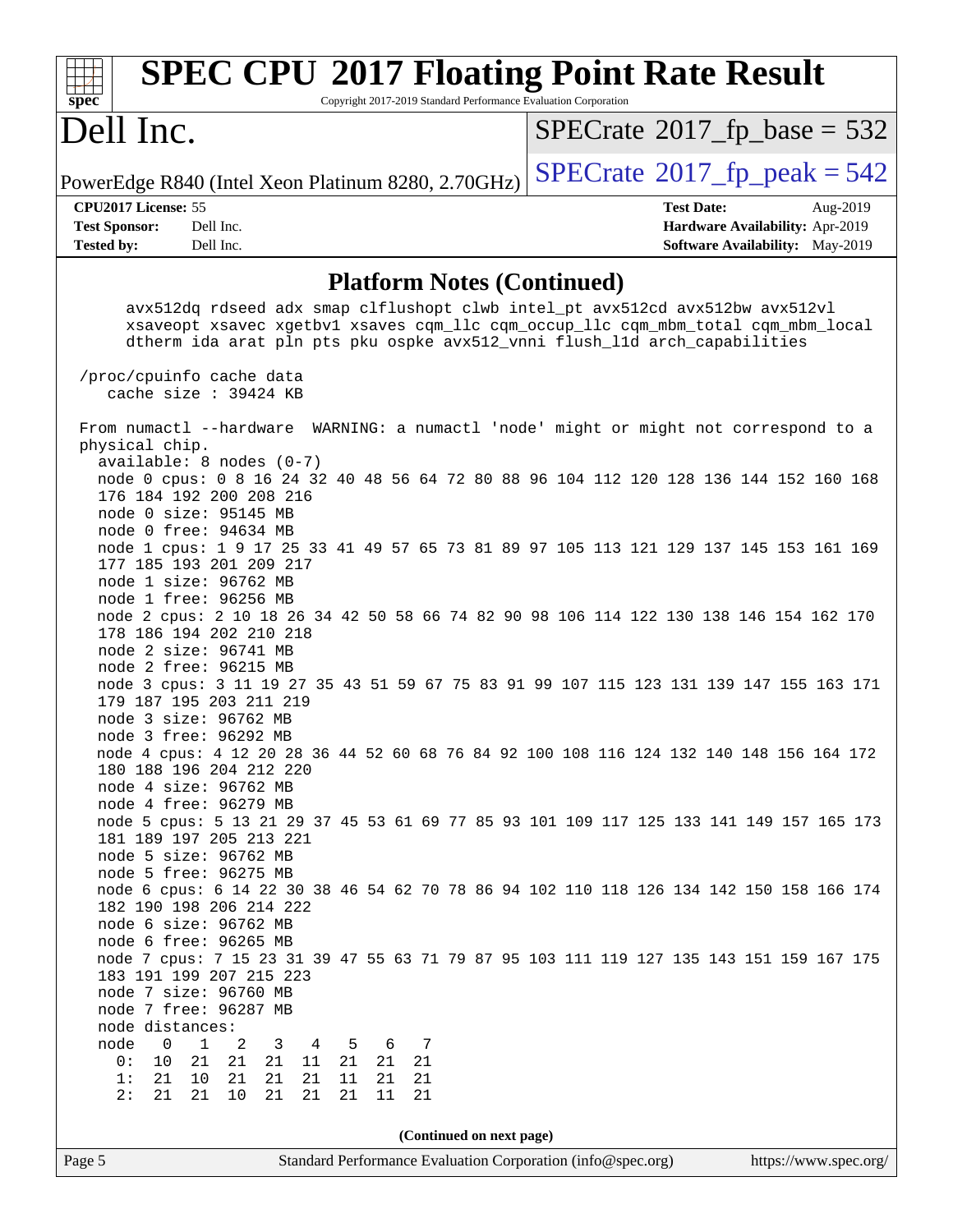| <b>SPEC CPU®2017 Floating Point Rate Result</b><br>Copyright 2017-2019 Standard Performance Evaluation Corporation<br>$spec^*$                                                                                                                                                                                                                                                    |                                                                                                     |
|-----------------------------------------------------------------------------------------------------------------------------------------------------------------------------------------------------------------------------------------------------------------------------------------------------------------------------------------------------------------------------------|-----------------------------------------------------------------------------------------------------|
| Dell Inc.                                                                                                                                                                                                                                                                                                                                                                         | $SPECTate@2017_fp\_base = 532$                                                                      |
| PowerEdge R840 (Intel Xeon Platinum 8280, 2.70GHz)                                                                                                                                                                                                                                                                                                                                | $SPECTate@2017_fp\_peak = 542$                                                                      |
| CPU2017 License: 55<br><b>Test Sponsor:</b><br>Dell Inc.<br><b>Tested by:</b><br>Dell Inc.                                                                                                                                                                                                                                                                                        | <b>Test Date:</b><br>Aug-2019<br>Hardware Availability: Apr-2019<br>Software Availability: May-2019 |
| <b>Platform Notes (Continued)</b>                                                                                                                                                                                                                                                                                                                                                 |                                                                                                     |
| 21<br>21<br>3:<br>21<br>10<br>21<br>11<br>21<br>21<br>4:<br>21<br>21<br>21<br>21<br>21<br>21<br>11<br>10<br>21<br>5:<br>21<br>11<br>21<br>21<br>10<br>21<br>21<br>6:<br>21<br>21<br>21<br>21<br>21<br>21<br>11<br>10<br>7:<br>21<br>21<br>21<br>21<br>11<br>21<br>21<br>10<br>From /proc/meminfo                                                                                  |                                                                                                     |
| MemTotal:<br>791000020 kB<br>HugePages_Total:<br>0<br>Hugepagesize:<br>2048 kB                                                                                                                                                                                                                                                                                                    |                                                                                                     |
| /usr/bin/lsb_release -d<br>Ubuntu 18.04.2 LTS                                                                                                                                                                                                                                                                                                                                     |                                                                                                     |
| From /etc/*release* /etc/*version*<br>debian_version: buster/sid<br>os-release:<br>NAME="Ubuntu"<br>VERSION="18.04.2 LTS (Bionic Beaver)"<br>ID=ubuntu<br>ID_LIKE=debian<br>PRETTY_NAME="Ubuntu 18.04.2 LTS"<br>VERSION_ID="18.04"<br>HOME_URL="https://www.ubuntu.com/"<br>SUPPORT_URL="https://help.ubuntu.com/"                                                                |                                                                                                     |
| uname $-a$ :<br>Linux intel-sut 4.15.0-45-generic #48-Ubuntu SMP Tue Jan 29 16:28:13 UTC 2019 x86_64<br>x86 64 x86 64 GNU/Linux                                                                                                                                                                                                                                                   |                                                                                                     |
| Kernel self-reported vulnerability status:                                                                                                                                                                                                                                                                                                                                        |                                                                                                     |
| CVE-2017-5754 (Meltdown):<br>Not affected<br>CVE-2017-5753 (Spectre variant 1): Mitigation: __user pointer sanitization<br>CVE-2017-5715 (Spectre variant 2): Mitigation: Enhanced IBRS, IBPB                                                                                                                                                                                     |                                                                                                     |
| run-level 5 Aug 22 21:13                                                                                                                                                                                                                                                                                                                                                          |                                                                                                     |
| SPEC is set to: /home/cpu2017<br>Filesystem<br>Type Size Used Avail Use% Mounted on<br>/dev/sda2<br>ext4 439G<br>37G 380G<br>$9\frac{8}{10}$ /                                                                                                                                                                                                                                    |                                                                                                     |
| Additional information from dmidecode follows. WARNING: Use caution when you interpret<br>this section. The 'dmidecode' program reads system data which is "intended to allow<br>hardware to be accurately determined", but the intent may not be met, as there are<br>frequent changes to hardware, firmware, and the "DMTF SMBIOS" standard.<br>BIOS Dell Inc. 2.2.9 05/08/2019 |                                                                                                     |
| (Continued on next page)                                                                                                                                                                                                                                                                                                                                                          |                                                                                                     |
| Standard Performance Evaluation Corporation (info@spec.org)<br>Page 6                                                                                                                                                                                                                                                                                                             | https://www.spec.org/                                                                               |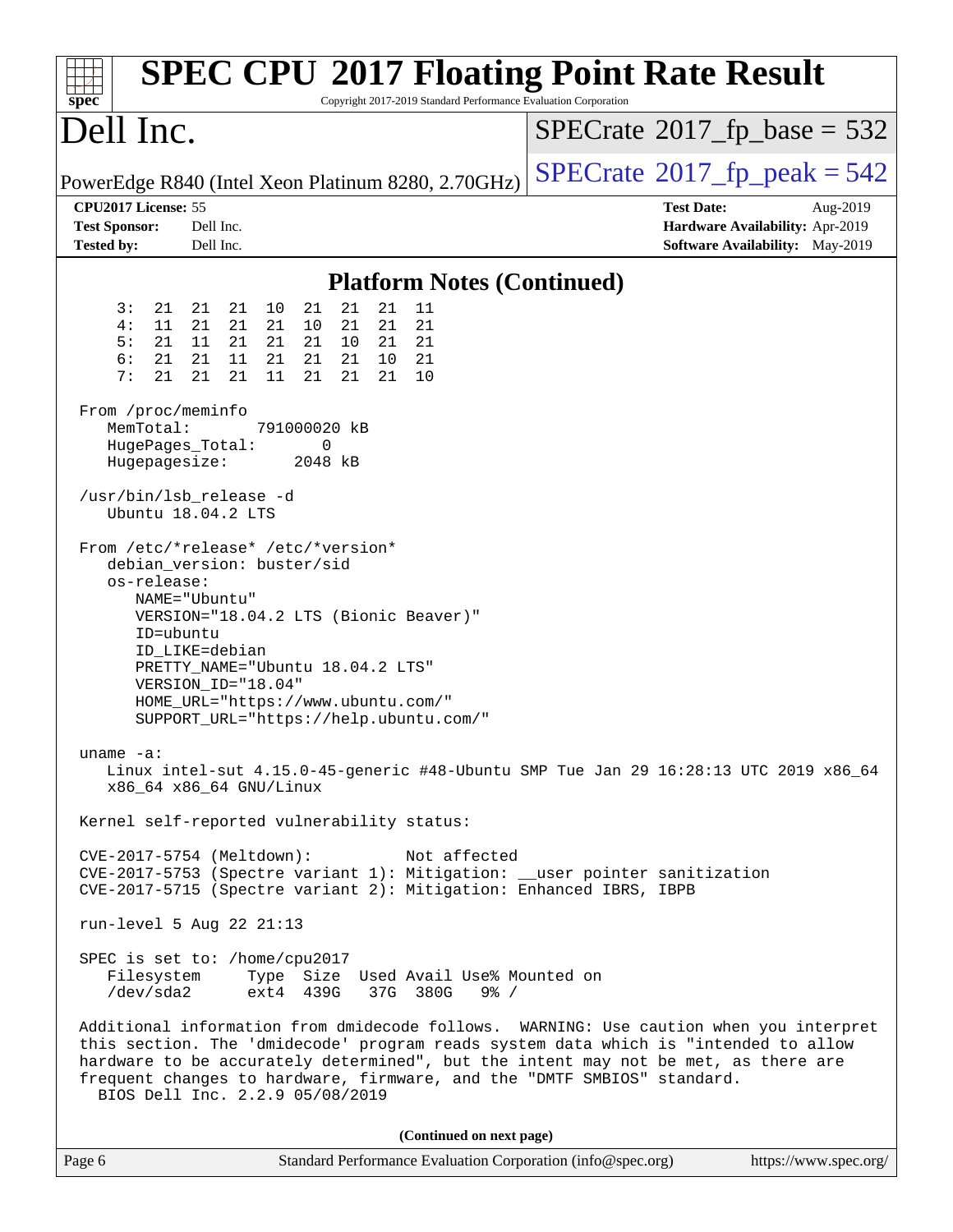| spec <sup>®</sup>                                                                                                                                                                                                                                                                                                                                                        | <b>SPEC CPU®2017 Floating Point Rate Result</b><br>Copyright 2017-2019 Standard Performance Evaluation Corporation |
|--------------------------------------------------------------------------------------------------------------------------------------------------------------------------------------------------------------------------------------------------------------------------------------------------------------------------------------------------------------------------|--------------------------------------------------------------------------------------------------------------------|
| Dell Inc.                                                                                                                                                                                                                                                                                                                                                                | $SPECrate^{\circ}2017$ fp base = 532                                                                               |
| PowerEdge R840 (Intel Xeon Platinum 8280, 2.70GHz)                                                                                                                                                                                                                                                                                                                       | $SPECTate$ <sup>®</sup> 2017_fp_peak = 542                                                                         |
| CPU2017 License: 55<br><b>Test Sponsor:</b><br>Dell Inc.<br><b>Tested by:</b><br>Dell Inc.                                                                                                                                                                                                                                                                               | <b>Test Date:</b><br>Aug-2019<br>Hardware Availability: Apr-2019<br>Software Availability: May-2019                |
|                                                                                                                                                                                                                                                                                                                                                                          | <b>Platform Notes (Continued)</b>                                                                                  |
| Memory:<br>24x 00AD00B300AD HMA84GR7CJR4N-WM 32 GB 2 rank 2933<br>24x Not Specified Not Specified<br>(End of data from sysinfo program)                                                                                                                                                                                                                                  |                                                                                                                    |
|                                                                                                                                                                                                                                                                                                                                                                          | <b>Compiler Version Notes</b>                                                                                      |
| 519.1bm_r(base, peak) 538.imagick_r(base, peak)<br>C<br>544.nab_r(base, peak)                                                                                                                                                                                                                                                                                            |                                                                                                                    |
| Intel(R) C Intel(R) 64 Compiler for applications running on Intel(R) 64,<br>Version 19.0.4.227 Build 20190416<br>Copyright (C) 1985-2019 Intel Corporation. All rights reserved.                                                                                                                                                                                         |                                                                                                                    |
| 508.namd_r(base, peak) 510.parest_r(base, peak)<br>$C++$                                                                                                                                                                                                                                                                                                                 |                                                                                                                    |
| Intel(R) $C++$ Intel(R) 64 Compiler for applications running on Intel(R) 64,<br>Version 19.0.4.227 Build 20190416<br>Copyright (C) 1985-2019 Intel Corporation. All rights reserved.                                                                                                                                                                                     |                                                                                                                    |
| C++, C $ $ 511.povray_r(base, peak) 526.blender_r(base, peak)                                                                                                                                                                                                                                                                                                            |                                                                                                                    |
| Intel(R) C++ Intel(R) 64 Compiler for applications running on Intel(R) 64,<br>Version 19.0.4.227 Build 20190416<br>Copyright (C) 1985-2019 Intel Corporation. All rights reserved.<br>Intel(R) C Intel(R) 64 Compiler for applications running on Intel(R) 64,<br>Version 19.0.4.227 Build 20190416<br>Copyright (C) 1985-2019 Intel Corporation. All rights reserved.   |                                                                                                                    |
| C++, C, Fortran   507.cactuBSSN_r(base, peak)                                                                                                                                                                                                                                                                                                                            |                                                                                                                    |
| Intel(R) $C++$ Intel(R) 64 Compiler for applications running on Intel(R) 64,<br>Version 19.0.4.227 Build 20190416<br>Copyright (C) 1985-2019 Intel Corporation. All rights reserved.<br>Intel(R) C Intel(R) 64 Compiler for applications running on Intel(R) 64,<br>Version 19.0.4.227 Build 20190416<br>Copyright (C) 1985-2019 Intel Corporation. All rights reserved. |                                                                                                                    |
| $Intel(R)$ Fortran Intel(R) 64 Compiler for applications running on Intel(R)                                                                                                                                                                                                                                                                                             |                                                                                                                    |
| Page 7                                                                                                                                                                                                                                                                                                                                                                   | (Continued on next page)<br>Standard Performance Evaluation Corporation (info@spec.org)<br>https://www.spec.org/   |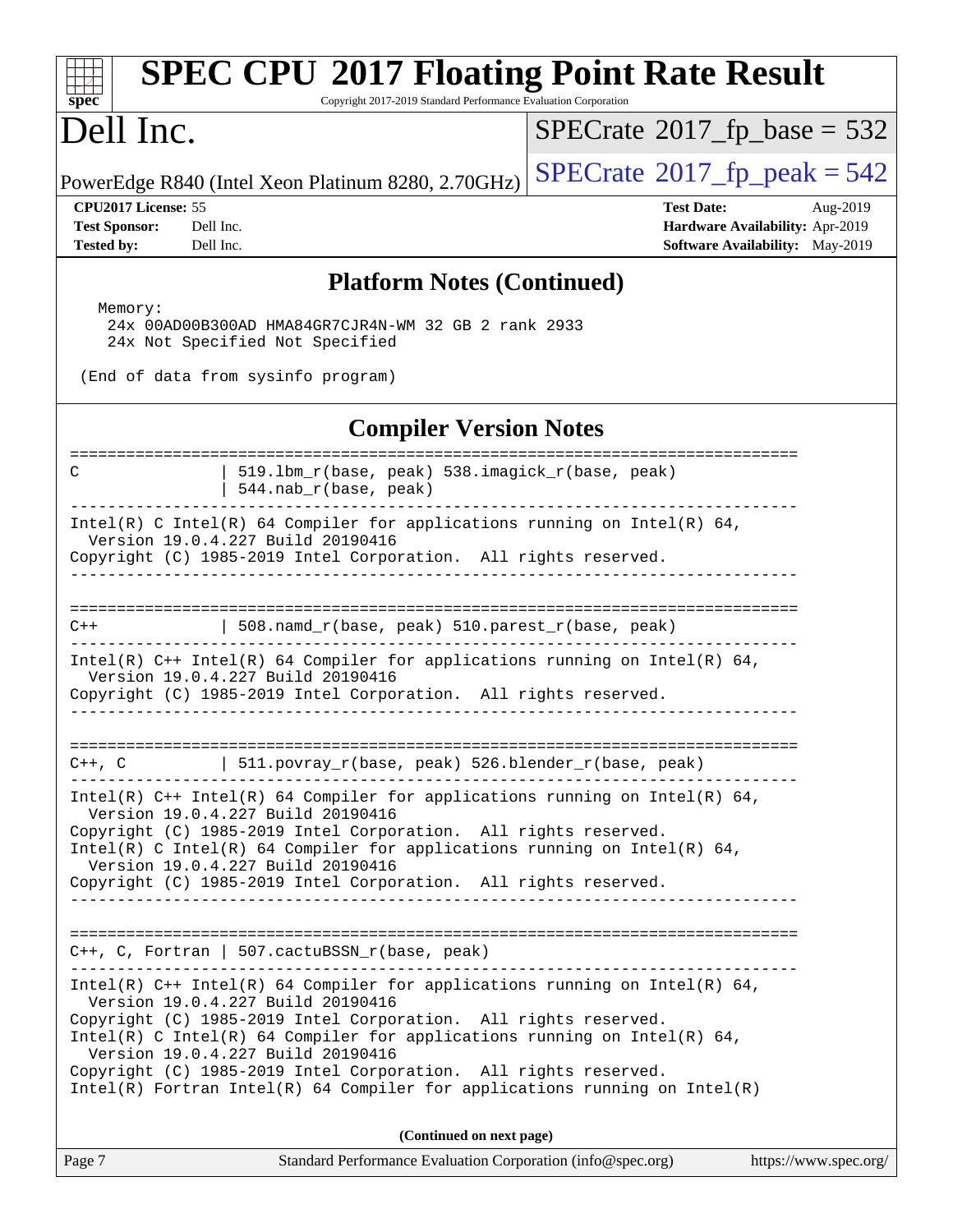| $spec*$                                                                                                                                                                                                          | <b>SPEC CPU®2017 Floating Point Rate Result</b><br>Copyright 2017-2019 Standard Performance Evaluation Corporation                                         |
|------------------------------------------------------------------------------------------------------------------------------------------------------------------------------------------------------------------|------------------------------------------------------------------------------------------------------------------------------------------------------------|
| Dell Inc.                                                                                                                                                                                                        | $SPECrate^{\circ}2017$ fp base = 532                                                                                                                       |
| PowerEdge R840 (Intel Xeon Platinum 8280, 2.70GHz)                                                                                                                                                               | $SPECTate^{\circ}2017$ _fp_peak = 542                                                                                                                      |
| CPU2017 License: 55<br><b>Test Sponsor:</b><br>Dell Inc.<br>Dell Inc.<br><b>Tested by:</b>                                                                                                                       | <b>Test Date:</b><br>Aug-2019<br>Hardware Availability: Apr-2019<br><b>Software Availability:</b> May-2019                                                 |
|                                                                                                                                                                                                                  | <b>Compiler Version Notes (Continued)</b>                                                                                                                  |
| 64, Version 19.0.4.227 Build 20190416<br>Copyright (C) 1985-2019 Intel Corporation. All rights reserved.                                                                                                         |                                                                                                                                                            |
| Fortran<br>554.roms_r(base, peak)                                                                                                                                                                                | $503.bwaves_r(base, peak)$ 549.fotonik3d_r(base, peak)                                                                                                     |
| 64, Version 19.0.4.227 Build 20190416<br>Copyright (C) 1985-2019 Intel Corporation. All rights reserved.                                                                                                         | Intel(R) Fortran Intel(R) 64 Compiler for applications running on Intel(R)                                                                                 |
| Fortran, C   521.wrf_r(base, peak) $527.cam4_r(base, peak)$                                                                                                                                                      |                                                                                                                                                            |
| 64, Version 19.0.4.227 Build 20190416<br>Copyright (C) 1985-2019 Intel Corporation. All rights reserved.<br>Version 19.0.4.227 Build 20190416<br>Copyright (C) 1985-2019 Intel Corporation. All rights reserved. | $Intel(R)$ Fortran Intel(R) 64 Compiler for applications running on Intel(R)<br>$Intel(R)$ C Intel(R) 64 Compiler for applications running on Intel(R) 64, |

## **[Base Compiler Invocation](http://www.spec.org/auto/cpu2017/Docs/result-fields.html#BaseCompilerInvocation)**

[C benchmarks](http://www.spec.org/auto/cpu2017/Docs/result-fields.html#Cbenchmarks): [icc -m64 -std=c11](http://www.spec.org/cpu2017/results/res2019q3/cpu2017-20190831-17307.flags.html#user_CCbase_intel_icc_64bit_c11_33ee0cdaae7deeeab2a9725423ba97205ce30f63b9926c2519791662299b76a0318f32ddfffdc46587804de3178b4f9328c46fa7c2b0cd779d7a61945c91cd35)

[C++ benchmarks:](http://www.spec.org/auto/cpu2017/Docs/result-fields.html#CXXbenchmarks) [icpc -m64](http://www.spec.org/cpu2017/results/res2019q3/cpu2017-20190831-17307.flags.html#user_CXXbase_intel_icpc_64bit_4ecb2543ae3f1412ef961e0650ca070fec7b7afdcd6ed48761b84423119d1bf6bdf5cad15b44d48e7256388bc77273b966e5eb805aefd121eb22e9299b2ec9d9)

[Fortran benchmarks](http://www.spec.org/auto/cpu2017/Docs/result-fields.html#Fortranbenchmarks): [ifort -m64](http://www.spec.org/cpu2017/results/res2019q3/cpu2017-20190831-17307.flags.html#user_FCbase_intel_ifort_64bit_24f2bb282fbaeffd6157abe4f878425411749daecae9a33200eee2bee2fe76f3b89351d69a8130dd5949958ce389cf37ff59a95e7a40d588e8d3a57e0c3fd751)

[Benchmarks using both Fortran and C](http://www.spec.org/auto/cpu2017/Docs/result-fields.html#BenchmarksusingbothFortranandC): [ifort -m64](http://www.spec.org/cpu2017/results/res2019q3/cpu2017-20190831-17307.flags.html#user_CC_FCbase_intel_ifort_64bit_24f2bb282fbaeffd6157abe4f878425411749daecae9a33200eee2bee2fe76f3b89351d69a8130dd5949958ce389cf37ff59a95e7a40d588e8d3a57e0c3fd751) [icc -m64 -std=c11](http://www.spec.org/cpu2017/results/res2019q3/cpu2017-20190831-17307.flags.html#user_CC_FCbase_intel_icc_64bit_c11_33ee0cdaae7deeeab2a9725423ba97205ce30f63b9926c2519791662299b76a0318f32ddfffdc46587804de3178b4f9328c46fa7c2b0cd779d7a61945c91cd35)

[Benchmarks using both C and C++](http://www.spec.org/auto/cpu2017/Docs/result-fields.html#BenchmarksusingbothCandCXX): [icpc -m64](http://www.spec.org/cpu2017/results/res2019q3/cpu2017-20190831-17307.flags.html#user_CC_CXXbase_intel_icpc_64bit_4ecb2543ae3f1412ef961e0650ca070fec7b7afdcd6ed48761b84423119d1bf6bdf5cad15b44d48e7256388bc77273b966e5eb805aefd121eb22e9299b2ec9d9) [icc -m64 -std=c11](http://www.spec.org/cpu2017/results/res2019q3/cpu2017-20190831-17307.flags.html#user_CC_CXXbase_intel_icc_64bit_c11_33ee0cdaae7deeeab2a9725423ba97205ce30f63b9926c2519791662299b76a0318f32ddfffdc46587804de3178b4f9328c46fa7c2b0cd779d7a61945c91cd35)

[Benchmarks using Fortran, C, and C++:](http://www.spec.org/auto/cpu2017/Docs/result-fields.html#BenchmarksusingFortranCandCXX) [icpc -m64](http://www.spec.org/cpu2017/results/res2019q3/cpu2017-20190831-17307.flags.html#user_CC_CXX_FCbase_intel_icpc_64bit_4ecb2543ae3f1412ef961e0650ca070fec7b7afdcd6ed48761b84423119d1bf6bdf5cad15b44d48e7256388bc77273b966e5eb805aefd121eb22e9299b2ec9d9) [icc -m64 -std=c11](http://www.spec.org/cpu2017/results/res2019q3/cpu2017-20190831-17307.flags.html#user_CC_CXX_FCbase_intel_icc_64bit_c11_33ee0cdaae7deeeab2a9725423ba97205ce30f63b9926c2519791662299b76a0318f32ddfffdc46587804de3178b4f9328c46fa7c2b0cd779d7a61945c91cd35) [ifort -m64](http://www.spec.org/cpu2017/results/res2019q3/cpu2017-20190831-17307.flags.html#user_CC_CXX_FCbase_intel_ifort_64bit_24f2bb282fbaeffd6157abe4f878425411749daecae9a33200eee2bee2fe76f3b89351d69a8130dd5949958ce389cf37ff59a95e7a40d588e8d3a57e0c3fd751)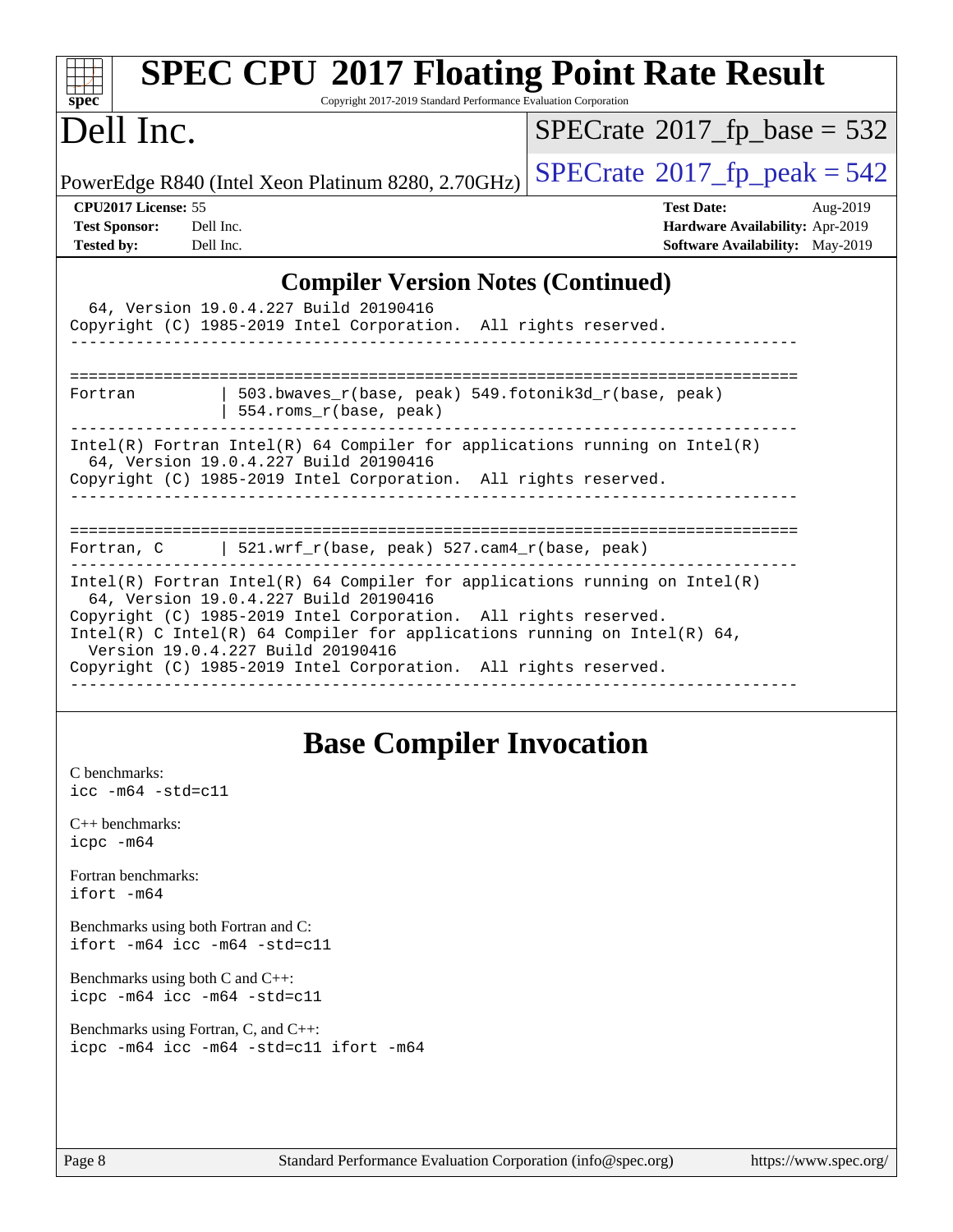| <b>SPEC CPU®2017 Floating Point Rate Result</b><br>spec<br>Copyright 2017-2019 Standard Performance Evaluation Corporation                                                                                                                                                                                                                                                                                                                                         |                                                                           |
|--------------------------------------------------------------------------------------------------------------------------------------------------------------------------------------------------------------------------------------------------------------------------------------------------------------------------------------------------------------------------------------------------------------------------------------------------------------------|---------------------------------------------------------------------------|
| Dell Inc.                                                                                                                                                                                                                                                                                                                                                                                                                                                          | $SPECTate$ <sup>®</sup> 2017_fp_base = 532                                |
| PowerEdge R840 (Intel Xeon Platinum 8280, 2.70GHz)                                                                                                                                                                                                                                                                                                                                                                                                                 | $SPECTate@2017_fp\_peak = 542$                                            |
| CPU2017 License: 55                                                                                                                                                                                                                                                                                                                                                                                                                                                | <b>Test Date:</b><br>Aug-2019                                             |
| Dell Inc.<br><b>Test Sponsor:</b><br>Dell Inc.<br><b>Tested by:</b>                                                                                                                                                                                                                                                                                                                                                                                                | Hardware Availability: Apr-2019<br><b>Software Availability:</b> May-2019 |
| <b>Base Portability Flags</b>                                                                                                                                                                                                                                                                                                                                                                                                                                      |                                                                           |
| 503.bwaves_r: -DSPEC LP64<br>507.cactuBSSN_r: - DSPEC LP64<br>508.namd_r: -DSPEC LP64<br>510.parest_r: -DSPEC_LP64<br>511.povray_r: -DSPEC_LP64<br>519.1bm_r: -DSPEC_LP64<br>521.wrf_r: -DSPEC_LP64 -DSPEC_CASE_FLAG -convert big_endian<br>526.blender_r: -DSPEC LP64 -DSPEC LINUX -funsigned-char<br>527.cam4_r: -DSPEC_LP64 -DSPEC_CASE_FLAG<br>538.imagick_r: -DSPEC_LP64<br>544.nab_r: -DSPEC_LP64<br>549.fotonik3d_r: -DSPEC_LP64<br>554.roms_r: -DSPEC_LP64 |                                                                           |
| <b>Base Optimization Flags</b><br>C benchmarks:<br>-xCORE-AVX2 -ipo -03 -no-prec-div -qopt-prefetch -ffinite-math-only<br>-gopt-mem-layout-trans=4                                                                                                                                                                                                                                                                                                                 |                                                                           |
| $C_{++}$ benchmarks:<br>-xCORE-AVX2 -ipo -03 -no-prec-div -qopt-prefetch -ffinite-math-only<br>-gopt-mem-layout-trans=4                                                                                                                                                                                                                                                                                                                                            |                                                                           |
| Fortran benchmarks:<br>-xCORE-AVX2 -ipo -03 -no-prec-div -qopt-prefetch -ffinite-math-only<br>-qopt-mem-layout-trans=4 -auto -nostandard-realloc-lhs<br>-align array32byte                                                                                                                                                                                                                                                                                         |                                                                           |
| Benchmarks using both Fortran and C:<br>-xCORE-AVX2 -ipo -03 -no-prec-div -qopt-prefetch -ffinite-math-only<br>-qopt-mem-layout-trans=4 -auto -nostandard-realloc-lhs<br>-align array32byte                                                                                                                                                                                                                                                                        |                                                                           |
| Benchmarks using both C and C++:<br>-xCORE-AVX2 -ipo -03 -no-prec-div -qopt-prefetch -ffinite-math-only<br>-qopt-mem-layout-trans=4                                                                                                                                                                                                                                                                                                                                |                                                                           |
| Benchmarks using Fortran, C, and C++:<br>-xCORE-AVX2 -ipo -03 -no-prec-div -qopt-prefetch -ffinite-math-only<br>-gopt-mem-layout-trans=4 -auto -nostandard-realloc-lhs<br>-align array32byte                                                                                                                                                                                                                                                                       |                                                                           |
|                                                                                                                                                                                                                                                                                                                                                                                                                                                                    |                                                                           |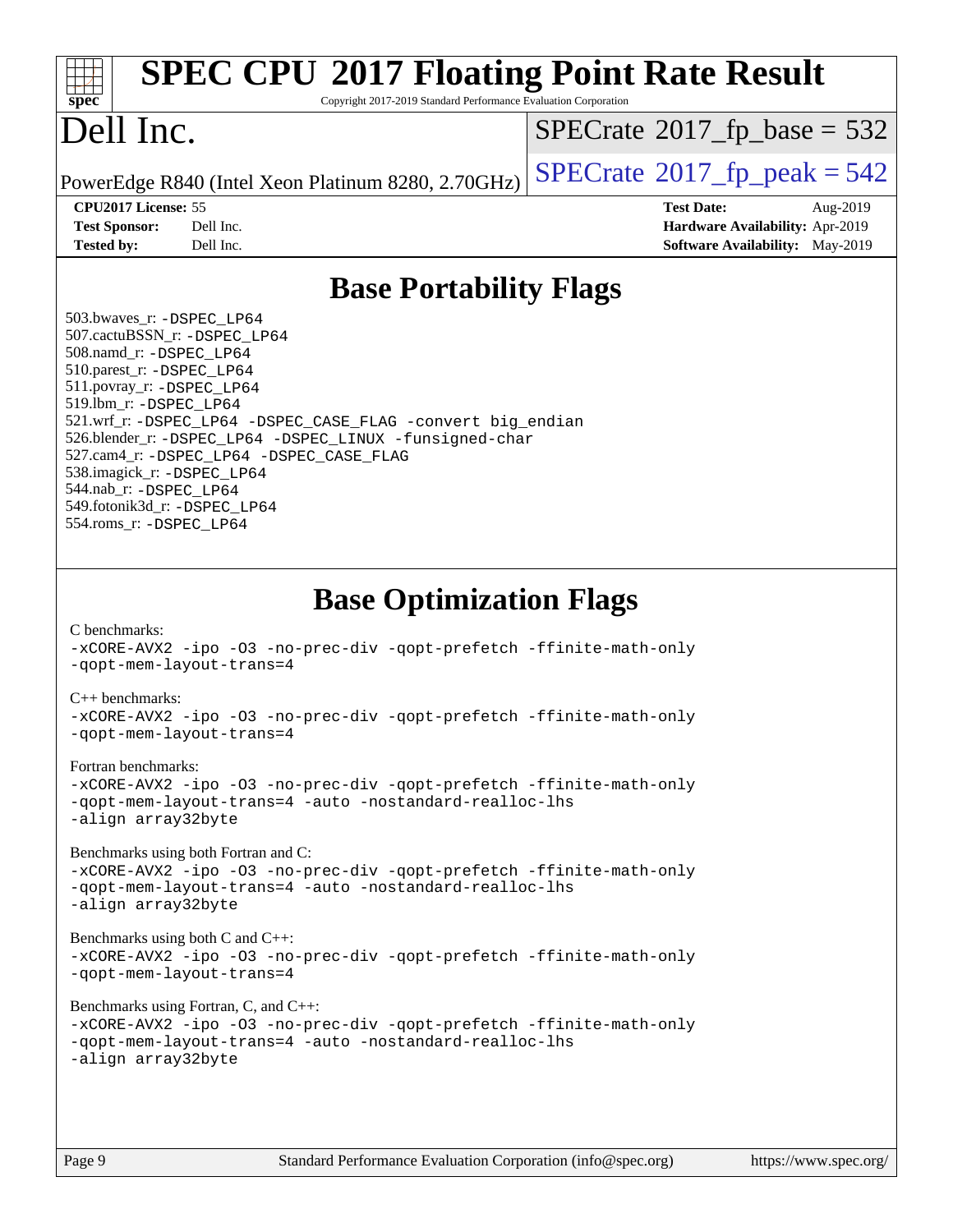| <b>SPEC CPU®2017 Floating Point Rate Result</b>                                 |                                        |
|---------------------------------------------------------------------------------|----------------------------------------|
| Copyright 2017-2019 Standard Performance Evaluation Corporation<br>$spec^*$     |                                        |
| Dell Inc.                                                                       | $SPECrate^{\circ}2017_fp\_base = 532$  |
| PowerEdge R840 (Intel Xeon Platinum 8280, 2.70GHz)                              | $SPECrate@2017_fp\_peak = 542$         |
| CPU2017 License: 55                                                             | <b>Test Date:</b><br>Aug-2019          |
| <b>Test Sponsor:</b><br>Dell Inc.                                               | Hardware Availability: Apr-2019        |
| Dell Inc.<br><b>Tested by:</b>                                                  | <b>Software Availability:</b> May-2019 |
| <b>Peak Compiler Invocation</b>                                                 |                                        |
| C benchmarks:<br>$\text{icc}$ -m64 -std=c11                                     |                                        |
| $C_{++}$ benchmarks:<br>icpc -m64                                               |                                        |
| Fortran benchmarks:<br>ifort -m64                                               |                                        |
| Benchmarks using both Fortran and C:<br>ifort -m64 icc -m64 -std=c11            |                                        |
| Benchmarks using both C and C++:<br>icpc -m64 icc -m64 -std=c11                 |                                        |
| Benchmarks using Fortran, C, and C++:<br>icpc -m64 icc -m64 -std=c11 ifort -m64 |                                        |
| <b>Peak Portability Flags</b><br>Same as Base Portability Flags                 |                                        |

# **[Peak Optimization Flags](http://www.spec.org/auto/cpu2017/Docs/result-fields.html#PeakOptimizationFlags)**

[C benchmarks](http://www.spec.org/auto/cpu2017/Docs/result-fields.html#Cbenchmarks):

**(Continued on next page)**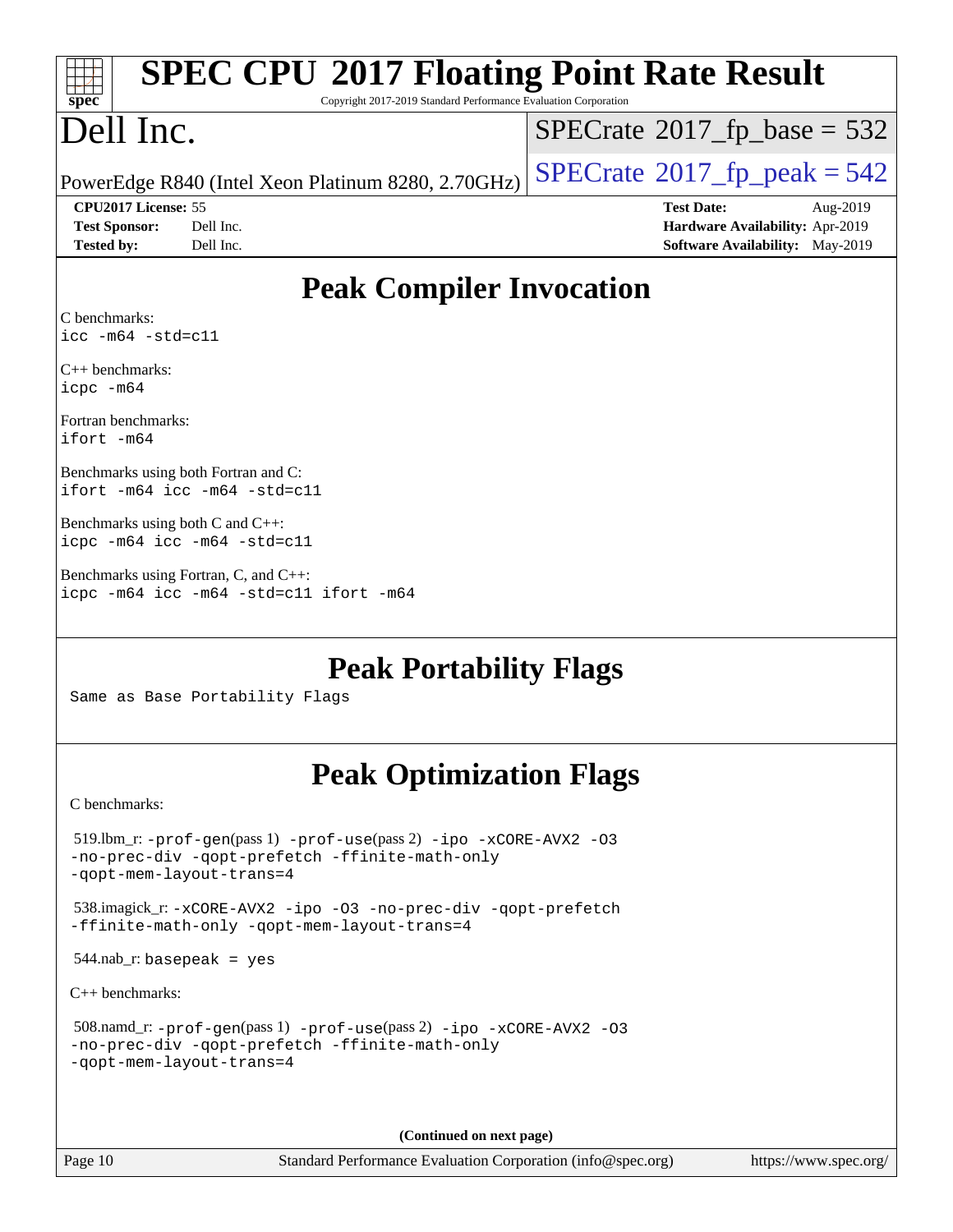

# **[SPEC CPU](http://www.spec.org/auto/cpu2017/Docs/result-fields.html#SPECCPU2017FloatingPointRateResult)[2017 Floating Point Rate Result](http://www.spec.org/auto/cpu2017/Docs/result-fields.html#SPECCPU2017FloatingPointRateResult)**

Copyright 2017-2019 Standard Performance Evaluation Corporation

# Dell Inc.

 $SPECTate$ <sup>®</sup>[2017\\_fp\\_base =](http://www.spec.org/auto/cpu2017/Docs/result-fields.html#SPECrate2017fpbase) 532

PowerEdge R840 (Intel Xeon Platinum 8280, 2.70GHz)  $\left|$  [SPECrate](http://www.spec.org/auto/cpu2017/Docs/result-fields.html#SPECrate2017fppeak)®[2017\\_fp\\_peak = 5](http://www.spec.org/auto/cpu2017/Docs/result-fields.html#SPECrate2017fppeak)42

**[CPU2017 License:](http://www.spec.org/auto/cpu2017/Docs/result-fields.html#CPU2017License)** 55 **[Test Date:](http://www.spec.org/auto/cpu2017/Docs/result-fields.html#TestDate)** Aug-2019 **[Test Sponsor:](http://www.spec.org/auto/cpu2017/Docs/result-fields.html#TestSponsor)** Dell Inc. **[Hardware Availability:](http://www.spec.org/auto/cpu2017/Docs/result-fields.html#HardwareAvailability)** Apr-2019 **[Tested by:](http://www.spec.org/auto/cpu2017/Docs/result-fields.html#Testedby)** Dell Inc. Dell Inc. **[Software Availability:](http://www.spec.org/auto/cpu2017/Docs/result-fields.html#SoftwareAvailability)** May-2019

## **[Peak Optimization Flags \(Continued\)](http://www.spec.org/auto/cpu2017/Docs/result-fields.html#PeakOptimizationFlags)**

Page 11 Standard Performance Evaluation Corporation [\(info@spec.org\)](mailto:info@spec.org) <https://www.spec.org/> 510.parest\_r: [-xCORE-AVX2](http://www.spec.org/cpu2017/results/res2019q3/cpu2017-20190831-17307.flags.html#user_peakCXXOPTIMIZE510_parest_r_f-xCORE-AVX2) [-ipo](http://www.spec.org/cpu2017/results/res2019q3/cpu2017-20190831-17307.flags.html#user_peakCXXOPTIMIZE510_parest_r_f-ipo) [-O3](http://www.spec.org/cpu2017/results/res2019q3/cpu2017-20190831-17307.flags.html#user_peakCXXOPTIMIZE510_parest_r_f-O3) [-no-prec-div](http://www.spec.org/cpu2017/results/res2019q3/cpu2017-20190831-17307.flags.html#user_peakCXXOPTIMIZE510_parest_r_f-no-prec-div) [-qopt-prefetch](http://www.spec.org/cpu2017/results/res2019q3/cpu2017-20190831-17307.flags.html#user_peakCXXOPTIMIZE510_parest_r_f-qopt-prefetch) [-ffinite-math-only](http://www.spec.org/cpu2017/results/res2019q3/cpu2017-20190831-17307.flags.html#user_peakCXXOPTIMIZE510_parest_r_f_finite_math_only_cb91587bd2077682c4b38af759c288ed7c732db004271a9512da14a4f8007909a5f1427ecbf1a0fb78ff2a814402c6114ac565ca162485bbcae155b5e4258871) [-qopt-mem-layout-trans=4](http://www.spec.org/cpu2017/results/res2019q3/cpu2017-20190831-17307.flags.html#user_peakCXXOPTIMIZE510_parest_r_f-qopt-mem-layout-trans_fa39e755916c150a61361b7846f310bcdf6f04e385ef281cadf3647acec3f0ae266d1a1d22d972a7087a248fd4e6ca390a3634700869573d231a252c784941a8) [Fortran benchmarks](http://www.spec.org/auto/cpu2017/Docs/result-fields.html#Fortranbenchmarks): 503.bwaves\_r: [-xCORE-AVX2](http://www.spec.org/cpu2017/results/res2019q3/cpu2017-20190831-17307.flags.html#user_peakFOPTIMIZE503_bwaves_r_f-xCORE-AVX2) [-ipo](http://www.spec.org/cpu2017/results/res2019q3/cpu2017-20190831-17307.flags.html#user_peakFOPTIMIZE503_bwaves_r_f-ipo) [-O3](http://www.spec.org/cpu2017/results/res2019q3/cpu2017-20190831-17307.flags.html#user_peakFOPTIMIZE503_bwaves_r_f-O3) [-no-prec-div](http://www.spec.org/cpu2017/results/res2019q3/cpu2017-20190831-17307.flags.html#user_peakFOPTIMIZE503_bwaves_r_f-no-prec-div) [-qopt-prefetch](http://www.spec.org/cpu2017/results/res2019q3/cpu2017-20190831-17307.flags.html#user_peakFOPTIMIZE503_bwaves_r_f-qopt-prefetch) [-ffinite-math-only](http://www.spec.org/cpu2017/results/res2019q3/cpu2017-20190831-17307.flags.html#user_peakFOPTIMIZE503_bwaves_r_f_finite_math_only_cb91587bd2077682c4b38af759c288ed7c732db004271a9512da14a4f8007909a5f1427ecbf1a0fb78ff2a814402c6114ac565ca162485bbcae155b5e4258871) [-qopt-mem-layout-trans=4](http://www.spec.org/cpu2017/results/res2019q3/cpu2017-20190831-17307.flags.html#user_peakFOPTIMIZE503_bwaves_r_f-qopt-mem-layout-trans_fa39e755916c150a61361b7846f310bcdf6f04e385ef281cadf3647acec3f0ae266d1a1d22d972a7087a248fd4e6ca390a3634700869573d231a252c784941a8) [-auto](http://www.spec.org/cpu2017/results/res2019q3/cpu2017-20190831-17307.flags.html#user_peakFOPTIMIZE503_bwaves_r_f-auto) [-nostandard-realloc-lhs](http://www.spec.org/cpu2017/results/res2019q3/cpu2017-20190831-17307.flags.html#user_peakEXTRA_FOPTIMIZE503_bwaves_r_f_2003_std_realloc_82b4557e90729c0f113870c07e44d33d6f5a304b4f63d4c15d2d0f1fab99f5daaed73bdb9275d9ae411527f28b936061aa8b9c8f2d63842963b95c9dd6426b8a) [-align array32byte](http://www.spec.org/cpu2017/results/res2019q3/cpu2017-20190831-17307.flags.html#user_peakEXTRA_FOPTIMIZE503_bwaves_r_align_array32byte_b982fe038af199962ba9a80c053b8342c548c85b40b8e86eb3cc33dee0d7986a4af373ac2d51c3f7cf710a18d62fdce2948f201cd044323541f22fc0fffc51b6) 549.fotonik3d\_r: Same as 503.bwaves\_r 554.roms\_r: [-prof-gen](http://www.spec.org/cpu2017/results/res2019q3/cpu2017-20190831-17307.flags.html#user_peakPASS1_FFLAGSPASS1_LDFLAGS554_roms_r_prof_gen_5aa4926d6013ddb2a31985c654b3eb18169fc0c6952a63635c234f711e6e63dd76e94ad52365559451ec499a2cdb89e4dc58ba4c67ef54ca681ffbe1461d6b36)(pass 1) [-prof-use](http://www.spec.org/cpu2017/results/res2019q3/cpu2017-20190831-17307.flags.html#user_peakPASS2_FFLAGSPASS2_LDFLAGS554_roms_r_prof_use_1a21ceae95f36a2b53c25747139a6c16ca95bd9def2a207b4f0849963b97e94f5260e30a0c64f4bb623698870e679ca08317ef8150905d41bd88c6f78df73f19)(pass 2) [-ipo](http://www.spec.org/cpu2017/results/res2019q3/cpu2017-20190831-17307.flags.html#user_peakPASS1_FOPTIMIZEPASS2_FOPTIMIZE554_roms_r_f-ipo) [-xCORE-AVX2](http://www.spec.org/cpu2017/results/res2019q3/cpu2017-20190831-17307.flags.html#user_peakPASS2_FOPTIMIZE554_roms_r_f-xCORE-AVX2) [-O3](http://www.spec.org/cpu2017/results/res2019q3/cpu2017-20190831-17307.flags.html#user_peakPASS1_FOPTIMIZEPASS2_FOPTIMIZE554_roms_r_f-O3) [-no-prec-div](http://www.spec.org/cpu2017/results/res2019q3/cpu2017-20190831-17307.flags.html#user_peakPASS1_FOPTIMIZEPASS2_FOPTIMIZE554_roms_r_f-no-prec-div) [-qopt-prefetch](http://www.spec.org/cpu2017/results/res2019q3/cpu2017-20190831-17307.flags.html#user_peakPASS1_FOPTIMIZEPASS2_FOPTIMIZE554_roms_r_f-qopt-prefetch) [-ffinite-math-only](http://www.spec.org/cpu2017/results/res2019q3/cpu2017-20190831-17307.flags.html#user_peakPASS1_FOPTIMIZEPASS2_FOPTIMIZE554_roms_r_f_finite_math_only_cb91587bd2077682c4b38af759c288ed7c732db004271a9512da14a4f8007909a5f1427ecbf1a0fb78ff2a814402c6114ac565ca162485bbcae155b5e4258871) [-qopt-mem-layout-trans=4](http://www.spec.org/cpu2017/results/res2019q3/cpu2017-20190831-17307.flags.html#user_peakPASS1_FOPTIMIZEPASS2_FOPTIMIZE554_roms_r_f-qopt-mem-layout-trans_fa39e755916c150a61361b7846f310bcdf6f04e385ef281cadf3647acec3f0ae266d1a1d22d972a7087a248fd4e6ca390a3634700869573d231a252c784941a8) [-auto](http://www.spec.org/cpu2017/results/res2019q3/cpu2017-20190831-17307.flags.html#user_peakPASS2_FOPTIMIZE554_roms_r_f-auto) [-nostandard-realloc-lhs](http://www.spec.org/cpu2017/results/res2019q3/cpu2017-20190831-17307.flags.html#user_peakEXTRA_FOPTIMIZE554_roms_r_f_2003_std_realloc_82b4557e90729c0f113870c07e44d33d6f5a304b4f63d4c15d2d0f1fab99f5daaed73bdb9275d9ae411527f28b936061aa8b9c8f2d63842963b95c9dd6426b8a) [-align array32byte](http://www.spec.org/cpu2017/results/res2019q3/cpu2017-20190831-17307.flags.html#user_peakEXTRA_FOPTIMIZE554_roms_r_align_array32byte_b982fe038af199962ba9a80c053b8342c548c85b40b8e86eb3cc33dee0d7986a4af373ac2d51c3f7cf710a18d62fdce2948f201cd044323541f22fc0fffc51b6) [Benchmarks using both Fortran and C](http://www.spec.org/auto/cpu2017/Docs/result-fields.html#BenchmarksusingbothFortranandC): [-prof-gen](http://www.spec.org/cpu2017/results/res2019q3/cpu2017-20190831-17307.flags.html#user_CC_FCpeak_prof_gen_5aa4926d6013ddb2a31985c654b3eb18169fc0c6952a63635c234f711e6e63dd76e94ad52365559451ec499a2cdb89e4dc58ba4c67ef54ca681ffbe1461d6b36)(pass 1) [-prof-use](http://www.spec.org/cpu2017/results/res2019q3/cpu2017-20190831-17307.flags.html#user_CC_FCpeak_prof_use_1a21ceae95f36a2b53c25747139a6c16ca95bd9def2a207b4f0849963b97e94f5260e30a0c64f4bb623698870e679ca08317ef8150905d41bd88c6f78df73f19)(pass 2) [-ipo](http://www.spec.org/cpu2017/results/res2019q3/cpu2017-20190831-17307.flags.html#user_CC_FCpeak_f-ipo) [-xCORE-AVX2](http://www.spec.org/cpu2017/results/res2019q3/cpu2017-20190831-17307.flags.html#user_CC_FCpeak_f-xCORE-AVX2) [-O3](http://www.spec.org/cpu2017/results/res2019q3/cpu2017-20190831-17307.flags.html#user_CC_FCpeak_f-O3) [-no-prec-div](http://www.spec.org/cpu2017/results/res2019q3/cpu2017-20190831-17307.flags.html#user_CC_FCpeak_f-no-prec-div) [-qopt-prefetch](http://www.spec.org/cpu2017/results/res2019q3/cpu2017-20190831-17307.flags.html#user_CC_FCpeak_f-qopt-prefetch) [-ffinite-math-only](http://www.spec.org/cpu2017/results/res2019q3/cpu2017-20190831-17307.flags.html#user_CC_FCpeak_f_finite_math_only_cb91587bd2077682c4b38af759c288ed7c732db004271a9512da14a4f8007909a5f1427ecbf1a0fb78ff2a814402c6114ac565ca162485bbcae155b5e4258871) [-qopt-mem-layout-trans=4](http://www.spec.org/cpu2017/results/res2019q3/cpu2017-20190831-17307.flags.html#user_CC_FCpeak_f-qopt-mem-layout-trans_fa39e755916c150a61361b7846f310bcdf6f04e385ef281cadf3647acec3f0ae266d1a1d22d972a7087a248fd4e6ca390a3634700869573d231a252c784941a8) [-auto](http://www.spec.org/cpu2017/results/res2019q3/cpu2017-20190831-17307.flags.html#user_CC_FCpeak_f-auto) [-nostandard-realloc-lhs](http://www.spec.org/cpu2017/results/res2019q3/cpu2017-20190831-17307.flags.html#user_CC_FCpeak_f_2003_std_realloc_82b4557e90729c0f113870c07e44d33d6f5a304b4f63d4c15d2d0f1fab99f5daaed73bdb9275d9ae411527f28b936061aa8b9c8f2d63842963b95c9dd6426b8a) [-align array32byte](http://www.spec.org/cpu2017/results/res2019q3/cpu2017-20190831-17307.flags.html#user_CC_FCpeak_align_array32byte_b982fe038af199962ba9a80c053b8342c548c85b40b8e86eb3cc33dee0d7986a4af373ac2d51c3f7cf710a18d62fdce2948f201cd044323541f22fc0fffc51b6) [Benchmarks using both C and C++](http://www.spec.org/auto/cpu2017/Docs/result-fields.html#BenchmarksusingbothCandCXX): 511.povray\_r: [-prof-gen](http://www.spec.org/cpu2017/results/res2019q3/cpu2017-20190831-17307.flags.html#user_peakPASS1_CFLAGSPASS1_CXXFLAGSPASS1_LDFLAGS511_povray_r_prof_gen_5aa4926d6013ddb2a31985c654b3eb18169fc0c6952a63635c234f711e6e63dd76e94ad52365559451ec499a2cdb89e4dc58ba4c67ef54ca681ffbe1461d6b36)(pass 1) [-prof-use](http://www.spec.org/cpu2017/results/res2019q3/cpu2017-20190831-17307.flags.html#user_peakPASS2_CFLAGSPASS2_CXXFLAGSPASS2_LDFLAGS511_povray_r_prof_use_1a21ceae95f36a2b53c25747139a6c16ca95bd9def2a207b4f0849963b97e94f5260e30a0c64f4bb623698870e679ca08317ef8150905d41bd88c6f78df73f19)(pass 2) [-ipo](http://www.spec.org/cpu2017/results/res2019q3/cpu2017-20190831-17307.flags.html#user_peakPASS1_COPTIMIZEPASS1_CXXOPTIMIZEPASS2_COPTIMIZEPASS2_CXXOPTIMIZE511_povray_r_f-ipo) [-xCORE-AVX2](http://www.spec.org/cpu2017/results/res2019q3/cpu2017-20190831-17307.flags.html#user_peakPASS2_COPTIMIZEPASS2_CXXOPTIMIZE511_povray_r_f-xCORE-AVX2) [-O3](http://www.spec.org/cpu2017/results/res2019q3/cpu2017-20190831-17307.flags.html#user_peakPASS1_COPTIMIZEPASS1_CXXOPTIMIZEPASS2_COPTIMIZEPASS2_CXXOPTIMIZE511_povray_r_f-O3) [-no-prec-div](http://www.spec.org/cpu2017/results/res2019q3/cpu2017-20190831-17307.flags.html#user_peakPASS1_COPTIMIZEPASS1_CXXOPTIMIZEPASS2_COPTIMIZEPASS2_CXXOPTIMIZE511_povray_r_f-no-prec-div) [-qopt-prefetch](http://www.spec.org/cpu2017/results/res2019q3/cpu2017-20190831-17307.flags.html#user_peakPASS1_COPTIMIZEPASS1_CXXOPTIMIZEPASS2_COPTIMIZEPASS2_CXXOPTIMIZE511_povray_r_f-qopt-prefetch) [-ffinite-math-only](http://www.spec.org/cpu2017/results/res2019q3/cpu2017-20190831-17307.flags.html#user_peakPASS1_COPTIMIZEPASS1_CXXOPTIMIZEPASS2_COPTIMIZEPASS2_CXXOPTIMIZE511_povray_r_f_finite_math_only_cb91587bd2077682c4b38af759c288ed7c732db004271a9512da14a4f8007909a5f1427ecbf1a0fb78ff2a814402c6114ac565ca162485bbcae155b5e4258871) [-qopt-mem-layout-trans=4](http://www.spec.org/cpu2017/results/res2019q3/cpu2017-20190831-17307.flags.html#user_peakPASS1_COPTIMIZEPASS1_CXXOPTIMIZEPASS2_COPTIMIZEPASS2_CXXOPTIMIZE511_povray_r_f-qopt-mem-layout-trans_fa39e755916c150a61361b7846f310bcdf6f04e385ef281cadf3647acec3f0ae266d1a1d22d972a7087a248fd4e6ca390a3634700869573d231a252c784941a8) 526.blender\_r: [-xCORE-AVX2](http://www.spec.org/cpu2017/results/res2019q3/cpu2017-20190831-17307.flags.html#user_peakCOPTIMIZECXXOPTIMIZE526_blender_r_f-xCORE-AVX2) [-ipo](http://www.spec.org/cpu2017/results/res2019q3/cpu2017-20190831-17307.flags.html#user_peakCOPTIMIZECXXOPTIMIZE526_blender_r_f-ipo) [-O3](http://www.spec.org/cpu2017/results/res2019q3/cpu2017-20190831-17307.flags.html#user_peakCOPTIMIZECXXOPTIMIZE526_blender_r_f-O3) [-no-prec-div](http://www.spec.org/cpu2017/results/res2019q3/cpu2017-20190831-17307.flags.html#user_peakCOPTIMIZECXXOPTIMIZE526_blender_r_f-no-prec-div) [-qopt-prefetch](http://www.spec.org/cpu2017/results/res2019q3/cpu2017-20190831-17307.flags.html#user_peakCOPTIMIZECXXOPTIMIZE526_blender_r_f-qopt-prefetch) [-ffinite-math-only](http://www.spec.org/cpu2017/results/res2019q3/cpu2017-20190831-17307.flags.html#user_peakCOPTIMIZECXXOPTIMIZE526_blender_r_f_finite_math_only_cb91587bd2077682c4b38af759c288ed7c732db004271a9512da14a4f8007909a5f1427ecbf1a0fb78ff2a814402c6114ac565ca162485bbcae155b5e4258871) [-qopt-mem-layout-trans=4](http://www.spec.org/cpu2017/results/res2019q3/cpu2017-20190831-17307.flags.html#user_peakCOPTIMIZECXXOPTIMIZE526_blender_r_f-qopt-mem-layout-trans_fa39e755916c150a61361b7846f310bcdf6f04e385ef281cadf3647acec3f0ae266d1a1d22d972a7087a248fd4e6ca390a3634700869573d231a252c784941a8) [Benchmarks using Fortran, C, and C++:](http://www.spec.org/auto/cpu2017/Docs/result-fields.html#BenchmarksusingFortranCandCXX) 507.cactuBSSN\_r: basepeak = yes [The flags files that were used to format this result can be browsed at](tmsearch) <http://www.spec.org/cpu2017/flags/Intel-ic19.0u1-official-linux64.2019-07-09.html> <http://www.spec.org/cpu2017/flags/Dell-Platform-Flags-PowerEdge14G-revE3.html> [You can also download the XML flags sources by saving the following links:](tmsearch) <http://www.spec.org/cpu2017/flags/Intel-ic19.0u1-official-linux64.2019-07-09.xml> <http://www.spec.org/cpu2017/flags/Dell-Platform-Flags-PowerEdge14G-revE3.xml>